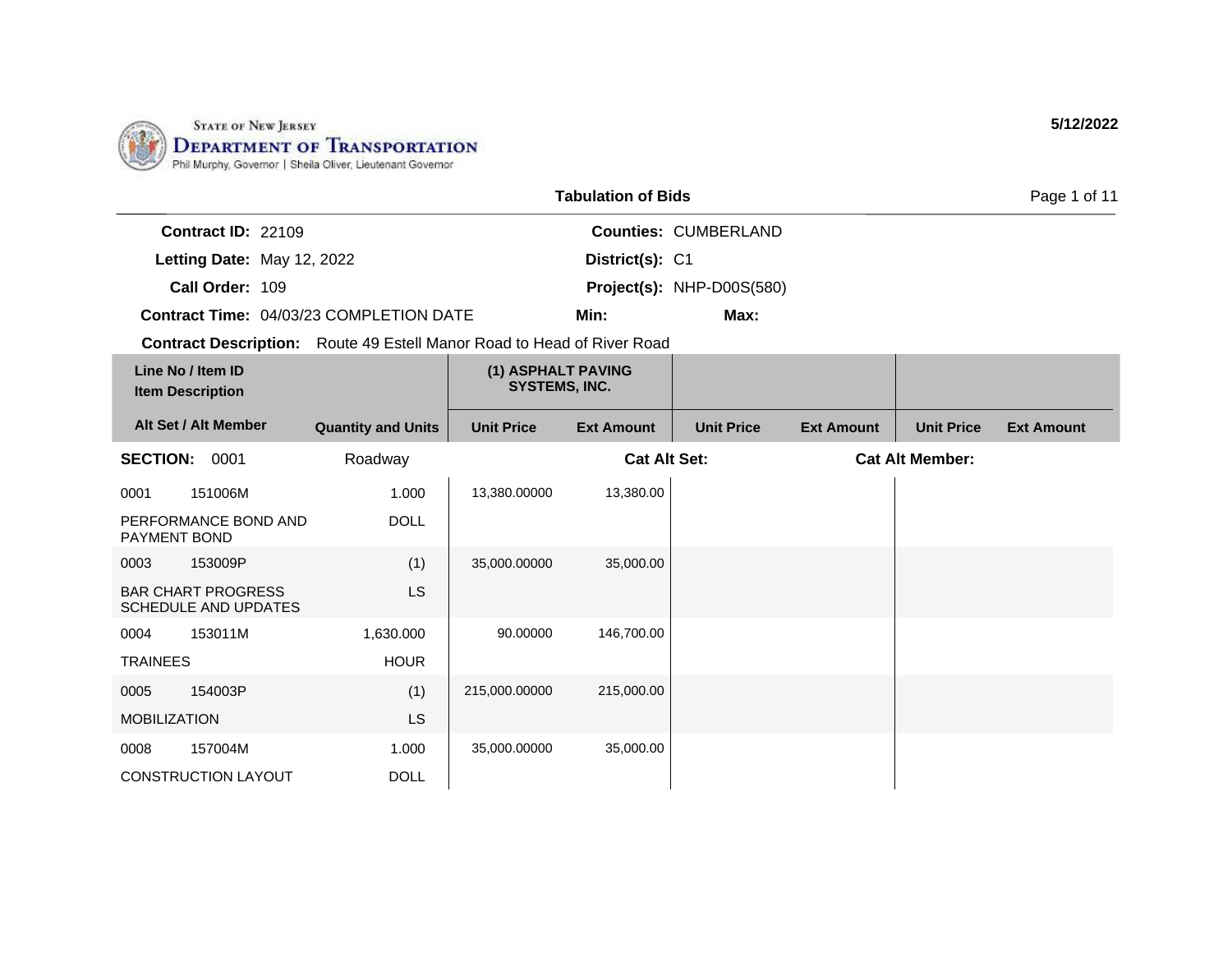

|                     |                                              |                                                                               |                                            | <b>Tabulation of Bids</b> |                             |                   |                        | Page 2 of 11      |
|---------------------|----------------------------------------------|-------------------------------------------------------------------------------|--------------------------------------------|---------------------------|-----------------------------|-------------------|------------------------|-------------------|
|                     | <b>Contract ID: 22109</b>                    |                                                                               |                                            |                           | <b>Counties: CUMBERLAND</b> |                   |                        |                   |
|                     | Letting Date: May 12, 2022                   |                                                                               |                                            | District(s): C1           |                             |                   |                        |                   |
|                     | Call Order: 109                              |                                                                               |                                            |                           | Project(s): NHP-D00S(580)   |                   |                        |                   |
|                     |                                              | Contract Time: 04/03/23 COMPLETION DATE                                       |                                            | Min:                      | Max:                        |                   |                        |                   |
|                     |                                              | <b>Contract Description:</b> Route 49 Estell Manor Road to Head of River Road |                                            |                           |                             |                   |                        |                   |
|                     | Line No / Item ID<br><b>Item Description</b> |                                                                               | (1) ASPHALT PAVING<br><b>SYSTEMS, INC.</b> |                           |                             |                   |                        |                   |
|                     | Alt Set / Alt Member                         | <b>Quantity and Units</b>                                                     | <b>Unit Price</b>                          | <b>Ext Amount</b>         | <b>Unit Price</b>           | <b>Ext Amount</b> | <b>Unit Price</b>      | <b>Ext Amount</b> |
| <b>SECTION:</b>     | 0001                                         | Roadway                                                                       |                                            | <b>Cat Alt Set:</b>       |                             |                   | <b>Cat Alt Member:</b> |                   |
| 0014                | 159003M                                      | 20.000                                                                        | 1.00000                                    | 20.00                     |                             |                   |                        |                   |
|                     | <b>BREAKAWAY BARRICADE</b>                   | U                                                                             |                                            |                           |                             |                   |                        |                   |
| 0015                | 159006M                                      | 350.000                                                                       | 1.00000                                    | 350.00                    |                             |                   |                        |                   |
| <b>DRUM</b>         |                                              | U                                                                             |                                            |                           |                             |                   |                        |                   |
| 0016                | 159009M                                      | 350,000                                                                       | 25.00000                                   | 8,750.00                  |                             |                   |                        |                   |
| <b>TRAFFIC CONE</b> |                                              | U                                                                             |                                            |                           |                             |                   |                        |                   |
| 0017                | 159012M                                      | 401.000                                                                       | 21.60000                                   | 8,661.60                  |                             |                   |                        |                   |
|                     | <b>CONSTRUCTION SIGNS</b>                    | <b>SF</b>                                                                     |                                            |                           |                             |                   |                        |                   |
| 0018                | 159015M                                      | 2.000                                                                         | 1,500.00000                                | 3,000.00                  |                             |                   |                        |                   |
| SIGN, 4' X 8'       | CONSTRUCTION IDENTIFICATION                  | U                                                                             |                                            |                           |                             |                   |                        |                   |
| 0019                | 159027M                                      | 4.000                                                                         | 1,200.00000                                | 4,800.00                  |                             |                   |                        |                   |
|                     | FLASHING ARROW BOARD, 4' X 8'                | U                                                                             |                                            |                           |                             |                   |                        |                   |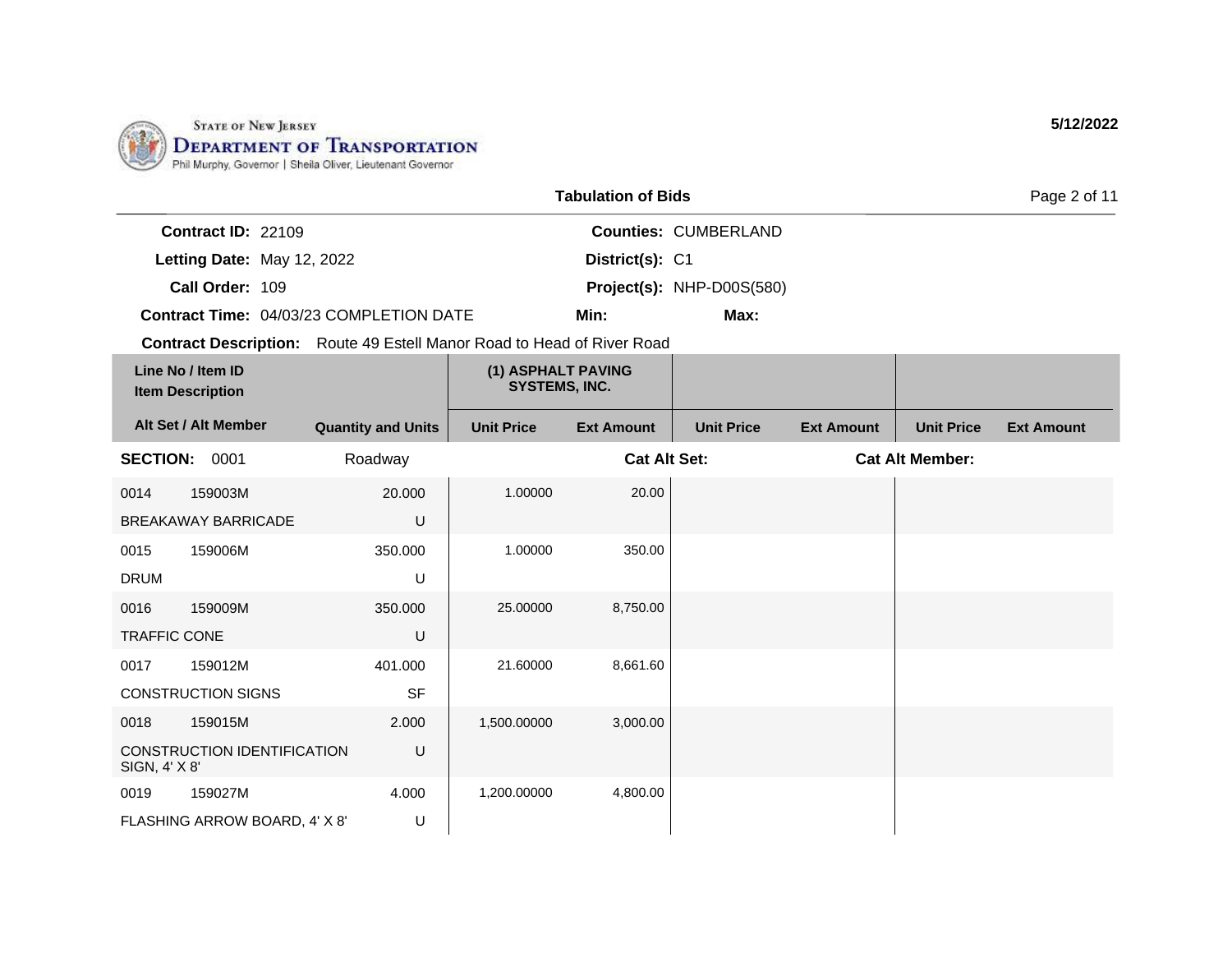

|                                                                               |                           |                                            | <b>Tabulation of Bids</b> |                             |                   |                        | Page 3 of 11      |
|-------------------------------------------------------------------------------|---------------------------|--------------------------------------------|---------------------------|-----------------------------|-------------------|------------------------|-------------------|
| Contract ID: 22109                                                            |                           |                                            |                           | <b>Counties: CUMBERLAND</b> |                   |                        |                   |
| Letting Date: May 12, 2022                                                    |                           |                                            | District(s): C1           |                             |                   |                        |                   |
| Call Order: 109                                                               |                           |                                            |                           | Project(s): NHP-D00S(580)   |                   |                        |                   |
| Contract Time: 04/03/23 COMPLETION DATE                                       |                           |                                            | Min:                      | Max:                        |                   |                        |                   |
| <b>Contract Description:</b> Route 49 Estell Manor Road to Head of River Road |                           |                                            |                           |                             |                   |                        |                   |
| Line No / Item ID<br><b>Item Description</b>                                  |                           | (1) ASPHALT PAVING<br><b>SYSTEMS, INC.</b> |                           |                             |                   |                        |                   |
| Alt Set / Alt Member                                                          | <b>Quantity and Units</b> | <b>Unit Price</b>                          | <b>Ext Amount</b>         | <b>Unit Price</b>           | <b>Ext Amount</b> | <b>Unit Price</b>      | <b>Ext Amount</b> |
| <b>SECTION:</b><br>0001                                                       | Roadway                   |                                            | <b>Cat Alt Set:</b>       |                             |                   | <b>Cat Alt Member:</b> |                   |
| 159030M<br>0020                                                               | 4.000                     | 18,000.00000                               | 72,000.00                 |                             |                   |                        |                   |
| PORTABLE VARIABLE MESSAGE<br><b>SIGN</b>                                      | U                         |                                            |                           |                             |                   |                        |                   |
| 159108M<br>0021                                                               | 2.000                     | 7,500.00000                                | 15,000.00                 |                             |                   |                        |                   |
| TRAFFIC CONTROL TRUCK WITH<br>MOUNTED CRASH CUSHION                           | U                         |                                            |                           |                             |                   |                        |                   |
| 159138M<br>0022                                                               | 20,000                    | 700.00000                                  | 14,000.00                 |                             |                   |                        |                   |
| <b>HMA PATCH</b>                                                              | T.                        |                                            |                           |                             |                   |                        |                   |
| 159141M<br>0023                                                               | 2,500.000                 | 142.00000                                  | 355,000.00                |                             |                   |                        |                   |
| TRAFFIC DIRECTOR, FLAGGER                                                     | <b>HOUR</b>               |                                            |                           |                             |                   |                        |                   |
| 159300M<br>0024                                                               | 252,207.000               | 0.31000                                    | 78,184.17                 |                             |                   |                        |                   |
| TRAFFIC STRIPES, LATEX, 4"                                                    | LF                        |                                            |                           |                             |                   |                        |                   |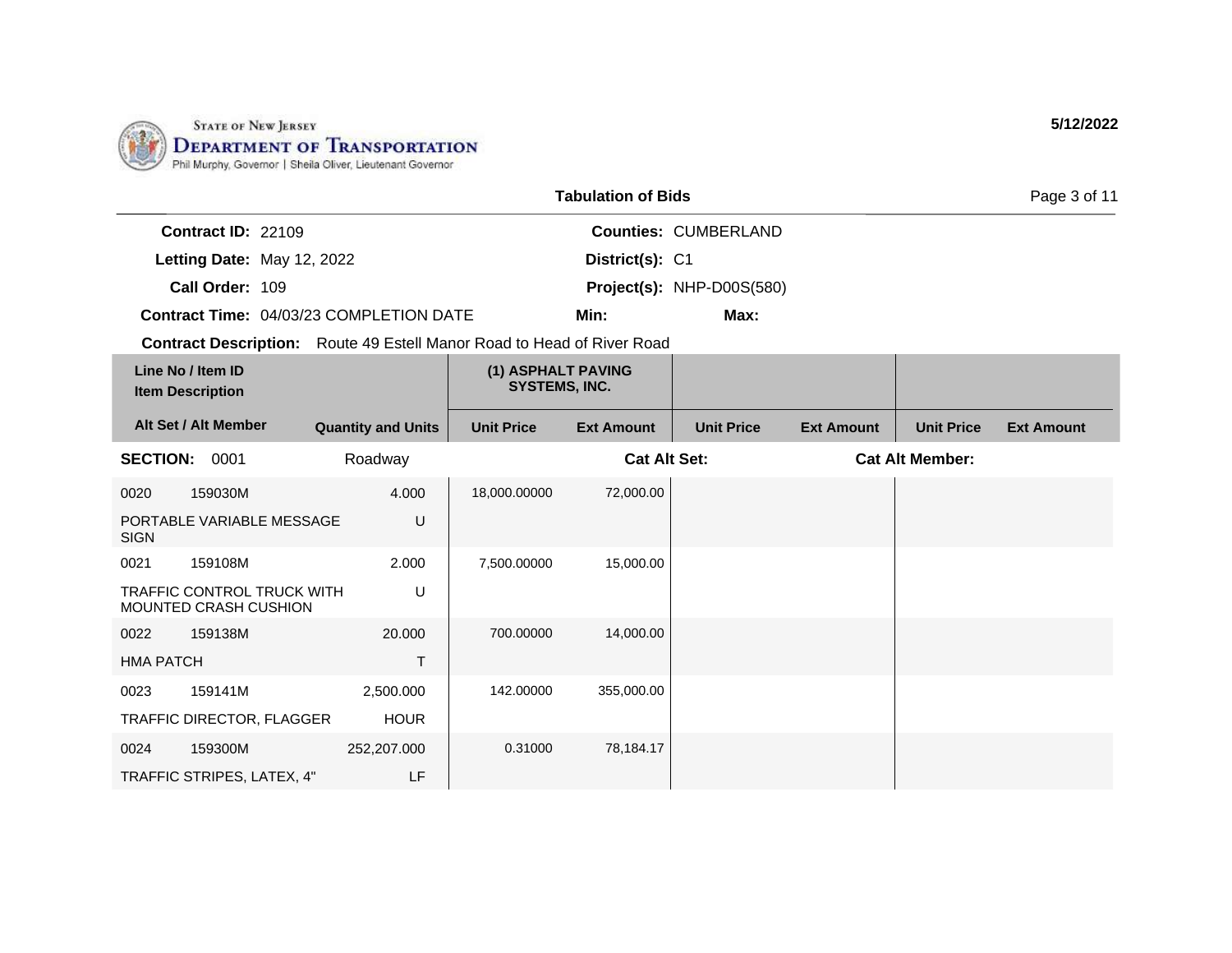

|                      |                                                        |                                                                               |                                            | <b>Tabulation of Bids</b> |                             |                   |                        | Page 4 of 11      |
|----------------------|--------------------------------------------------------|-------------------------------------------------------------------------------|--------------------------------------------|---------------------------|-----------------------------|-------------------|------------------------|-------------------|
|                      | Contract ID: 22109                                     |                                                                               |                                            |                           | <b>Counties: CUMBERLAND</b> |                   |                        |                   |
|                      | Letting Date: May 12, 2022                             |                                                                               |                                            | District(s): C1           |                             |                   |                        |                   |
|                      | Call Order: 109                                        |                                                                               |                                            |                           | Project(s): NHP-D00S(580)   |                   |                        |                   |
|                      |                                                        | <b>Contract Time: 04/03/23 COMPLETION DATE</b>                                |                                            | Min:                      | Max:                        |                   |                        |                   |
|                      |                                                        | <b>Contract Description:</b> Route 49 Estell Manor Road to Head of River Road |                                            |                           |                             |                   |                        |                   |
|                      | Line No / Item ID<br><b>Item Description</b>           |                                                                               | (1) ASPHALT PAVING<br><b>SYSTEMS, INC.</b> |                           |                             |                   |                        |                   |
|                      | Alt Set / Alt Member                                   | <b>Quantity and Units</b>                                                     | <b>Unit Price</b>                          | <b>Ext Amount</b>         | <b>Unit Price</b>           | <b>Ext Amount</b> | <b>Unit Price</b>      | <b>Ext Amount</b> |
| <b>SECTION:</b>      | 0001                                                   | Roadway                                                                       |                                            | <b>Cat Alt Set:</b>       |                             |                   | <b>Cat Alt Member:</b> |                   |
| 0025                 | 161003P                                                | (1)                                                                           | 38,000.00000                               | 38,000.00                 |                             |                   |                        |                   |
| <b>FINAL CLEANUP</b> |                                                        | <b>LS</b>                                                                     |                                            |                           |                             |                   |                        |                   |
| 0026                 | 201003P                                                | (1)                                                                           | 40,000.00000                               | 40,000.00                 |                             |                   |                        |                   |
| <b>CLEARING SITE</b> |                                                        | LS.                                                                           |                                            |                           |                             |                   |                        |                   |
| 0027                 | 302051P                                                | 10.000                                                                        | 500.00000                                  | 5,000.00                  |                             |                   |                        |                   |
| <b>THICKNESS</b>     | DENSE-GRADED AGGREGATE<br><b>BASE COURSE, VARIABLE</b> | <b>CY</b>                                                                     |                                            |                           |                             |                   |                        |                   |
| 0028                 | 401021M                                                | 200,000                                                                       | 150.00000                                  | 30,000.00                 |                             |                   |                        |                   |
| <b>REPAIR</b>        | HOT MIX ASPHALT PAVEMENT                               | SY                                                                            |                                            |                           |                             |                   |                        |                   |
| 0029                 | 401024M                                                | 1,000.000                                                                     | 4.50000                                    | 4,500.00                  |                             |                   |                        |                   |
|                      | SEALING OF CRACKS IN HOT MIX<br>ASPHALT SURFACE COURSE | LF.                                                                           |                                            |                           |                             |                   |                        |                   |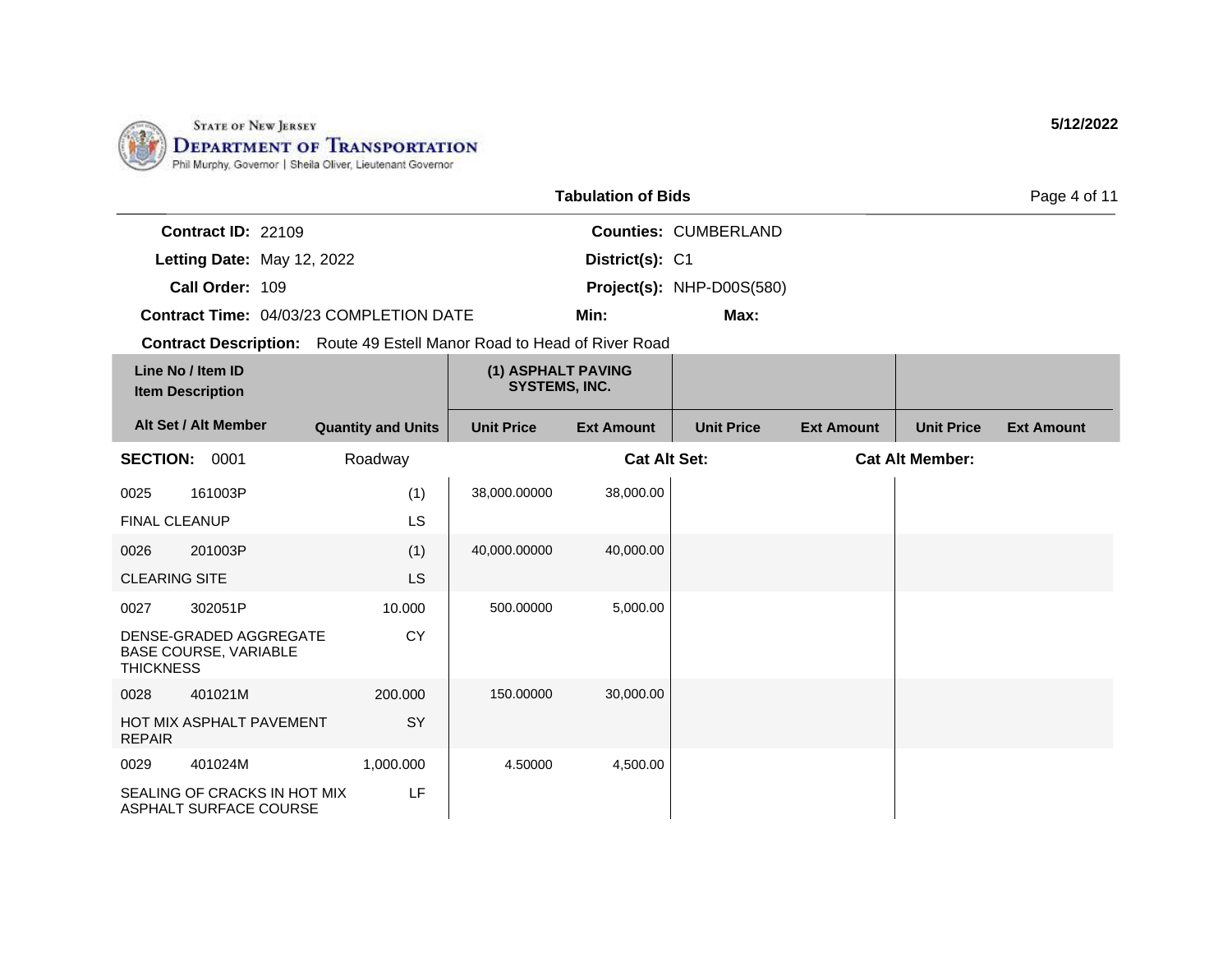

|                                              |                                                                               |                                            | <b>Tabulation of Bids</b> |                             |                   |                        | Page 5 of 11      |
|----------------------------------------------|-------------------------------------------------------------------------------|--------------------------------------------|---------------------------|-----------------------------|-------------------|------------------------|-------------------|
| Contract ID: 22109                           |                                                                               |                                            |                           | <b>Counties: CUMBERLAND</b> |                   |                        |                   |
| Letting Date: May 12, 2022                   |                                                                               |                                            | District(s): C1           |                             |                   |                        |                   |
| Call Order: 109                              |                                                                               |                                            |                           | Project(s): NHP-D00S(580)   |                   |                        |                   |
|                                              | Contract Time: 04/03/23 COMPLETION DATE                                       |                                            | Min:                      | Max:                        |                   |                        |                   |
|                                              | <b>Contract Description:</b> Route 49 Estell Manor Road to Head of River Road |                                            |                           |                             |                   |                        |                   |
| Line No / Item ID<br><b>Item Description</b> |                                                                               | (1) ASPHALT PAVING<br><b>SYSTEMS, INC.</b> |                           |                             |                   |                        |                   |
| Alt Set / Alt Member                         | <b>Quantity and Units</b>                                                     | <b>Unit Price</b>                          | <b>Ext Amount</b>         | <b>Unit Price</b>           | <b>Ext Amount</b> | <b>Unit Price</b>      | <b>Ext Amount</b> |
| <b>SECTION:</b><br>0001                      | Roadway                                                                       |                                            | <b>Cat Alt Set:</b>       |                             |                   | <b>Cat Alt Member:</b> |                   |
| 401030M<br>0030                              | 22,300.000                                                                    | 3.25000                                    | 72,475.00                 |                             |                   |                        |                   |
| <b>TACK COAT</b>                             | GAL                                                                           |                                            |                           |                             |                   |                        |                   |
| 0031<br>421007M                              | 87,008.000                                                                    | 4.10000                                    | 356,732.80                |                             |                   |                        |                   |
| <b>MICROPAVING JOINTS</b>                    | LF                                                                            |                                            |                           |                             |                   |                        |                   |
| 421010M<br>0032                              | 1,500.000                                                                     | 113.89000                                  | 170,835.00                |                             |                   |                        |                   |
| SLURRY SEAL AGGREGATE, TYPE<br>Ш             | T                                                                             |                                            |                           |                             |                   |                        |                   |
| 421011M<br>0033                              | 44,500.000                                                                    | 10.76000                                   | 478,820.00                |                             |                   |                        |                   |
| SLURRY SEAL EMULSION                         | GAL                                                                           |                                            |                           |                             |                   |                        |                   |
| 422004M<br>0034                              | 32,358.000                                                                    | 0.95000                                    | 30,740.10                 |                             |                   |                        |                   |
| <b>FOG SEAL STRIP</b>                        | LF                                                                            |                                            |                           |                             |                   |                        |                   |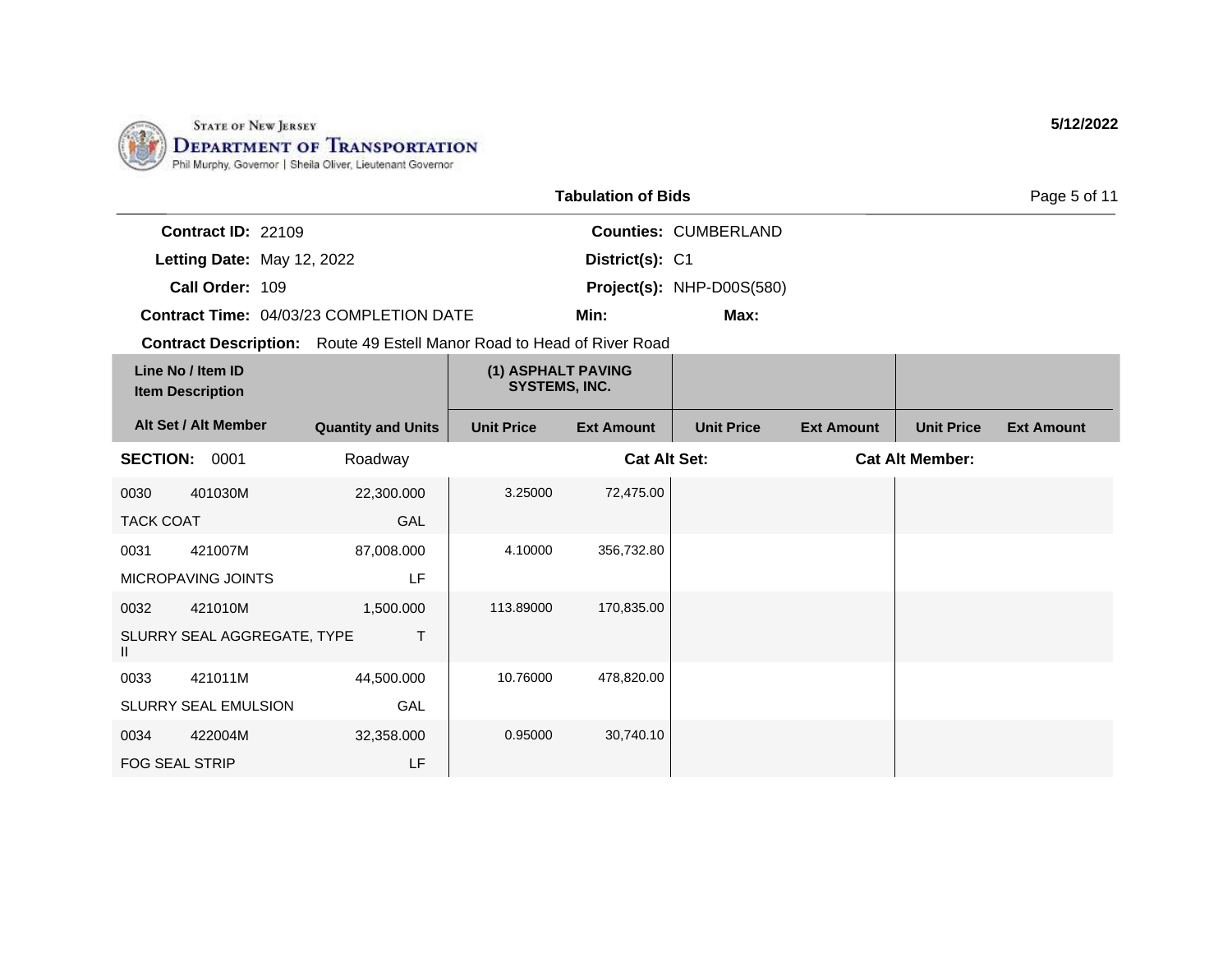

|                       |                                              |                                                                        |                                            | <b>Tabulation of Bids</b> |                             |                   |                        | Page 6 of 11      |
|-----------------------|----------------------------------------------|------------------------------------------------------------------------|--------------------------------------------|---------------------------|-----------------------------|-------------------|------------------------|-------------------|
|                       | Contract ID: 22109                           |                                                                        |                                            |                           | <b>Counties: CUMBERLAND</b> |                   |                        |                   |
|                       | Letting Date: May 12, 2022                   |                                                                        |                                            | District(s): C1           |                             |                   |                        |                   |
|                       | Call Order: 109                              |                                                                        |                                            |                           | Project(s): NHP-D00S(580)   |                   |                        |                   |
|                       |                                              | Contract Time: 04/03/23 COMPLETION DATE                                |                                            | Min:                      | Max:                        |                   |                        |                   |
|                       |                                              | Contract Description: Route 49 Estell Manor Road to Head of River Road |                                            |                           |                             |                   |                        |                   |
|                       | Line No / Item ID<br><b>Item Description</b> |                                                                        | (1) ASPHALT PAVING<br><b>SYSTEMS, INC.</b> |                           |                             |                   |                        |                   |
|                       | Alt Set / Alt Member                         | <b>Quantity and Units</b>                                              | <b>Unit Price</b>                          | <b>Ext Amount</b>         | <b>Unit Price</b>           | <b>Ext Amount</b> | <b>Unit Price</b>      | <b>Ext Amount</b> |
| SECTION: 0001         |                                              | Roadway                                                                |                                            | <b>Cat Alt Set:</b>       |                             |                   | <b>Cat Alt Member:</b> |                   |
| 0035                  | 453006M                                      | 200.000                                                                | 160.00000                                  | 32,000.00                 |                             |                   |                        |                   |
|                       | FULL DEPTH CONCRETE<br>PAVEMENT REPAIR, HMA  | SY                                                                     |                                            |                           |                             |                   |                        |                   |
| 0036                  | 610003M                                      | 86,069.000                                                             | 0.57000                                    | 49,059.33                 |                             |                   |                        |                   |
|                       | TRAFFIC STRIPES, 4"                          | LF                                                                     |                                            |                           |                             |                   |                        |                   |
| 0037                  | 610012M                                      | 838.000                                                                | 39.66000                                   | 33,235.08                 |                             |                   |                        |                   |
| <b>LENS</b>           | RPM, MONO-DIRECTIONAL, WHITE                 | U                                                                      |                                            |                           |                             |                   |                        |                   |
| 0038                  | 610021M                                      | 419.000                                                                | 39.66000                                   | 16,617.54                 |                             |                   |                        |                   |
| <b>LENS</b>           | RPM, BI-DIRECTIONAL, AMBER                   | U                                                                      |                                            |                           |                             |                   |                        |                   |
| 0039                  | 610024M                                      | 1,257.000                                                              | 62.00000                                   | 77,934.00                 |                             |                   |                        |                   |
| <b>REMOVAL OF RPM</b> |                                              | U                                                                      |                                            |                           |                             |                   |                        |                   |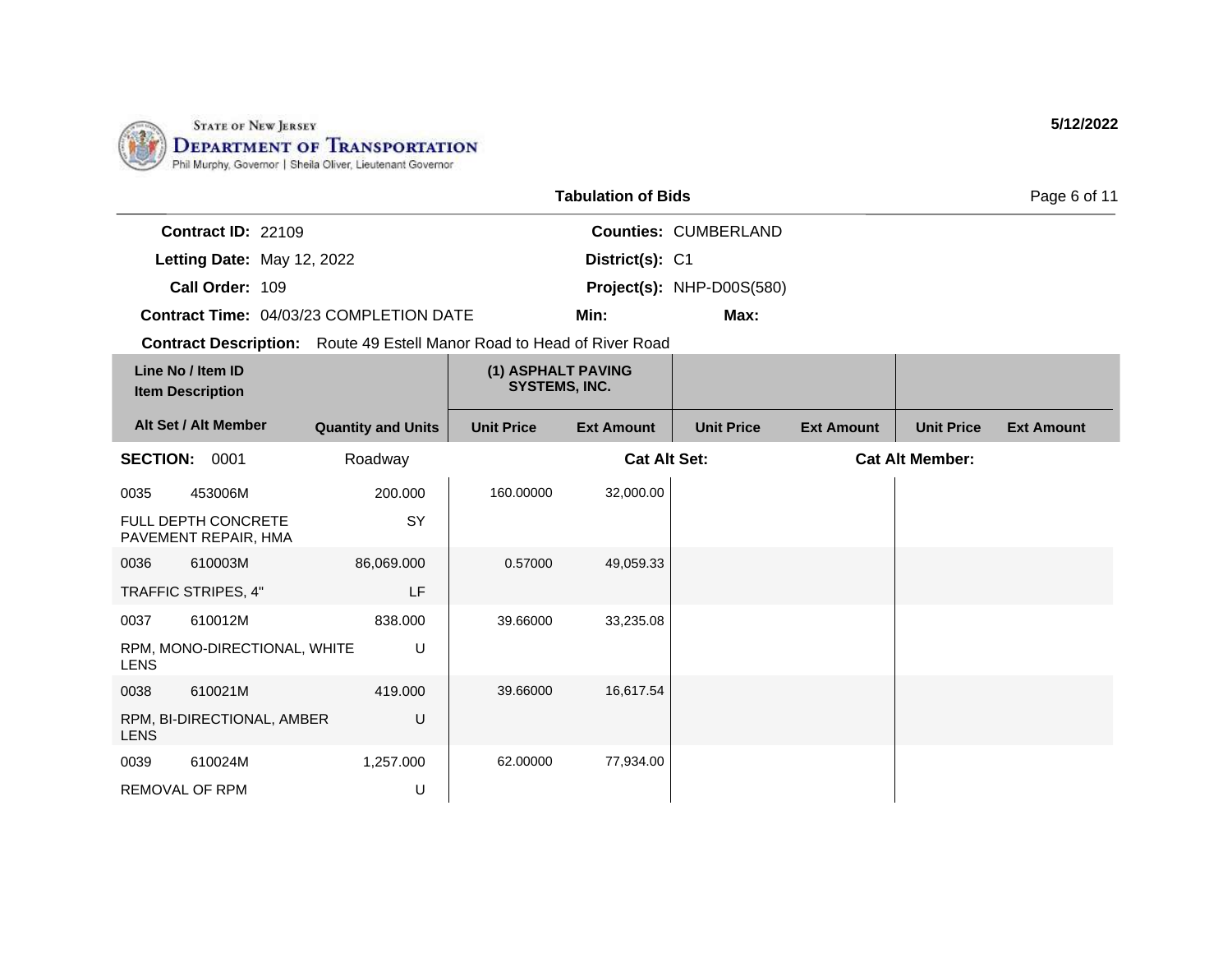

| <b>Tabulation of Bids</b>                    |                            |                                                                               |                                            |                     |                             |                   |                        | Page 7 of 11      |
|----------------------------------------------|----------------------------|-------------------------------------------------------------------------------|--------------------------------------------|---------------------|-----------------------------|-------------------|------------------------|-------------------|
|                                              | Contract ID: 22109         |                                                                               |                                            |                     | <b>Counties: CUMBERLAND</b> |                   |                        |                   |
|                                              | Letting Date: May 12, 2022 |                                                                               |                                            | District(s): C1     |                             |                   |                        |                   |
|                                              | Call Order: 109            |                                                                               |                                            |                     | Project(s): NHP-D00S(580)   |                   |                        |                   |
| Contract Time: 04/03/23 COMPLETION DATE      |                            |                                                                               |                                            | Min:                | Max:                        |                   |                        |                   |
|                                              |                            | <b>Contract Description:</b> Route 49 Estell Manor Road to Head of River Road |                                            |                     |                             |                   |                        |                   |
| Line No / Item ID<br><b>Item Description</b> |                            |                                                                               | (1) ASPHALT PAVING<br><b>SYSTEMS, INC.</b> |                     |                             |                   |                        |                   |
|                                              | Alt Set / Alt Member       | <b>Quantity and Units</b>                                                     | <b>Unit Price</b>                          | <b>Ext Amount</b>   | <b>Unit Price</b>           | <b>Ext Amount</b> | <b>Unit Price</b>      | <b>Ext Amount</b> |
| <b>SECTION:</b>                              | 0001                       | Roadway                                                                       |                                            | <b>Cat Alt Set:</b> |                             |                   | <b>Cat Alt Member:</b> |                   |
| 0040                                         | 610033M                    | 87,008.000                                                                    | 0.42000                                    | 36,543.36           |                             |                   |                        |                   |
| <b>RUMBLE STRIP</b>                          |                            | LF                                                                            |                                            |                     |                             |                   |                        |                   |
| 0041                                         | 610036M                    | 86,069.000                                                                    | 0.75000                                    | 64,551.75           |                             |                   |                        |                   |
|                                              | REMOVAL OF TRAFFIC STRIPES | LF                                                                            |                                            |                     |                             |                   |                        |                   |
|                                              | <b>Section Totals:</b>     |                                                                               |                                            | \$2,541,889.73      |                             |                   |                        |                   |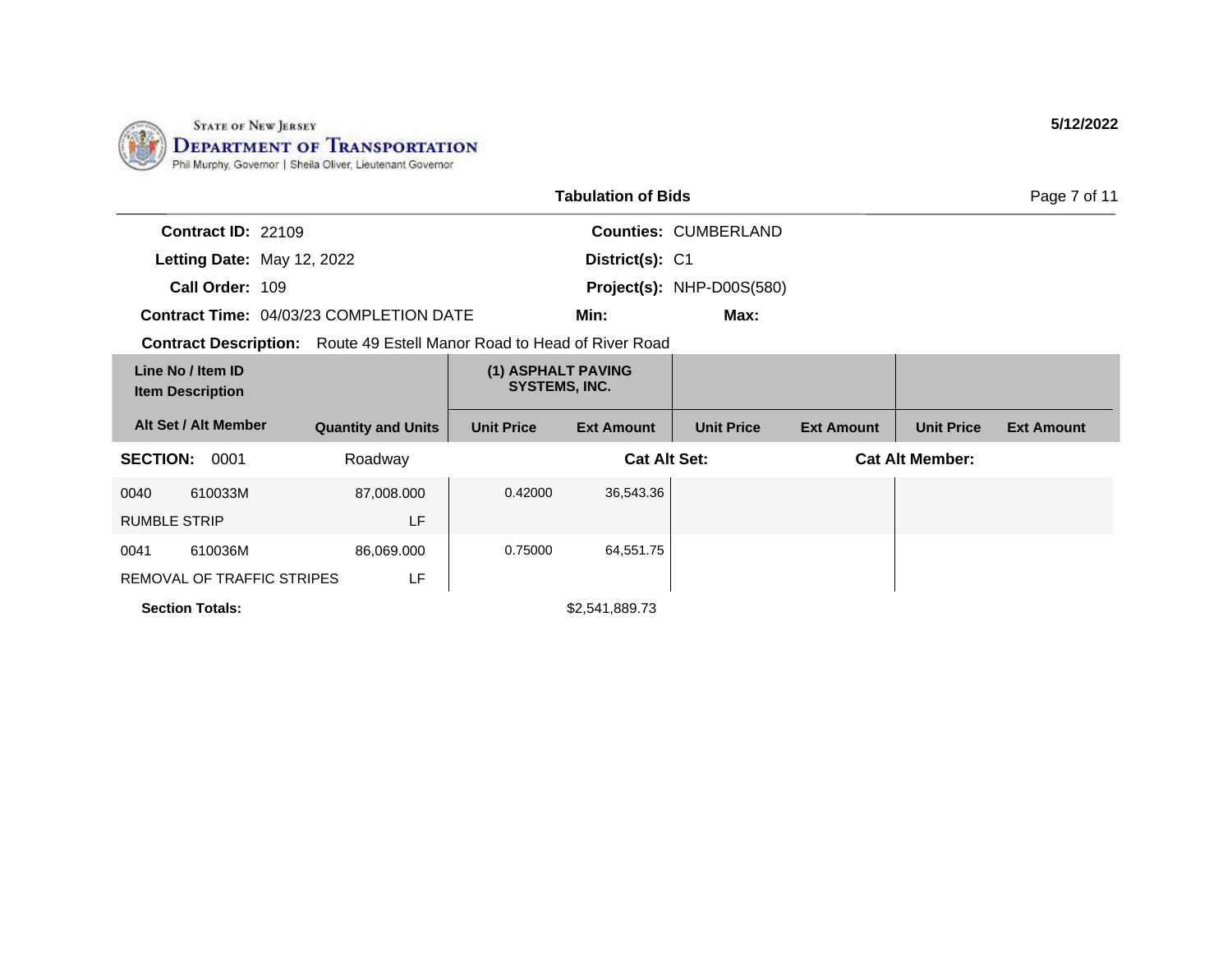

|                                                                               |                                 |                                            | <b>Tabulation of Bids</b> |                             |                   |                        | Page 8 of 11      |
|-------------------------------------------------------------------------------|---------------------------------|--------------------------------------------|---------------------------|-----------------------------|-------------------|------------------------|-------------------|
| <b>Contract ID: 22109</b>                                                     |                                 |                                            |                           | <b>Counties: CUMBERLAND</b> |                   |                        |                   |
| Letting Date: May 12, 2022                                                    |                                 |                                            | District(s): C1           |                             |                   |                        |                   |
| Call Order: 109                                                               |                                 |                                            |                           | Project(s): NHP-D00S(580)   |                   |                        |                   |
| <b>Contract Time: 04/03/23 COMPLETION DATE</b>                                |                                 |                                            | Min:                      | Max:                        |                   |                        |                   |
| <b>Contract Description:</b> Route 49 Estell Manor Road to Head of River Road |                                 |                                            |                           |                             |                   |                        |                   |
| Line No / Item ID<br><b>Item Description</b>                                  |                                 | (1) ASPHALT PAVING<br><b>SYSTEMS, INC.</b> |                           |                             |                   |                        |                   |
| Alt Set / Alt Member                                                          | <b>Quantity and Units</b>       | <b>Unit Price</b>                          | <b>Ext Amount</b>         | <b>Unit Price</b>           | <b>Ext Amount</b> | <b>Unit Price</b>      | <b>Ext Amount</b> |
| <b>SECTION:</b><br>0002                                                       | <b>Construction Engineering</b> |                                            | <b>Cat Alt Set:</b>       |                             |                   | <b>Cat Alt Member:</b> |                   |
| 0006<br>155012M                                                               | 1.000                           | 42,000.00000                               | 42,000.00                 |                             |                   |                        |                   |
| FIELD OFFICE TYPE D SET UP                                                    | U                               |                                            |                           |                             |                   |                        |                   |
| 0007<br>155030M                                                               | 10.000                          | 6,500.00000                                | 65,000.00                 |                             |                   |                        |                   |
| FIELD OFFICE TYPE D<br><b>MAINTENANCE</b>                                     | MO.                             |                                            |                           |                             |                   |                        |                   |
| <b>Section Totals:</b>                                                        |                                 |                                            | \$107,000.00              |                             |                   |                        |                   |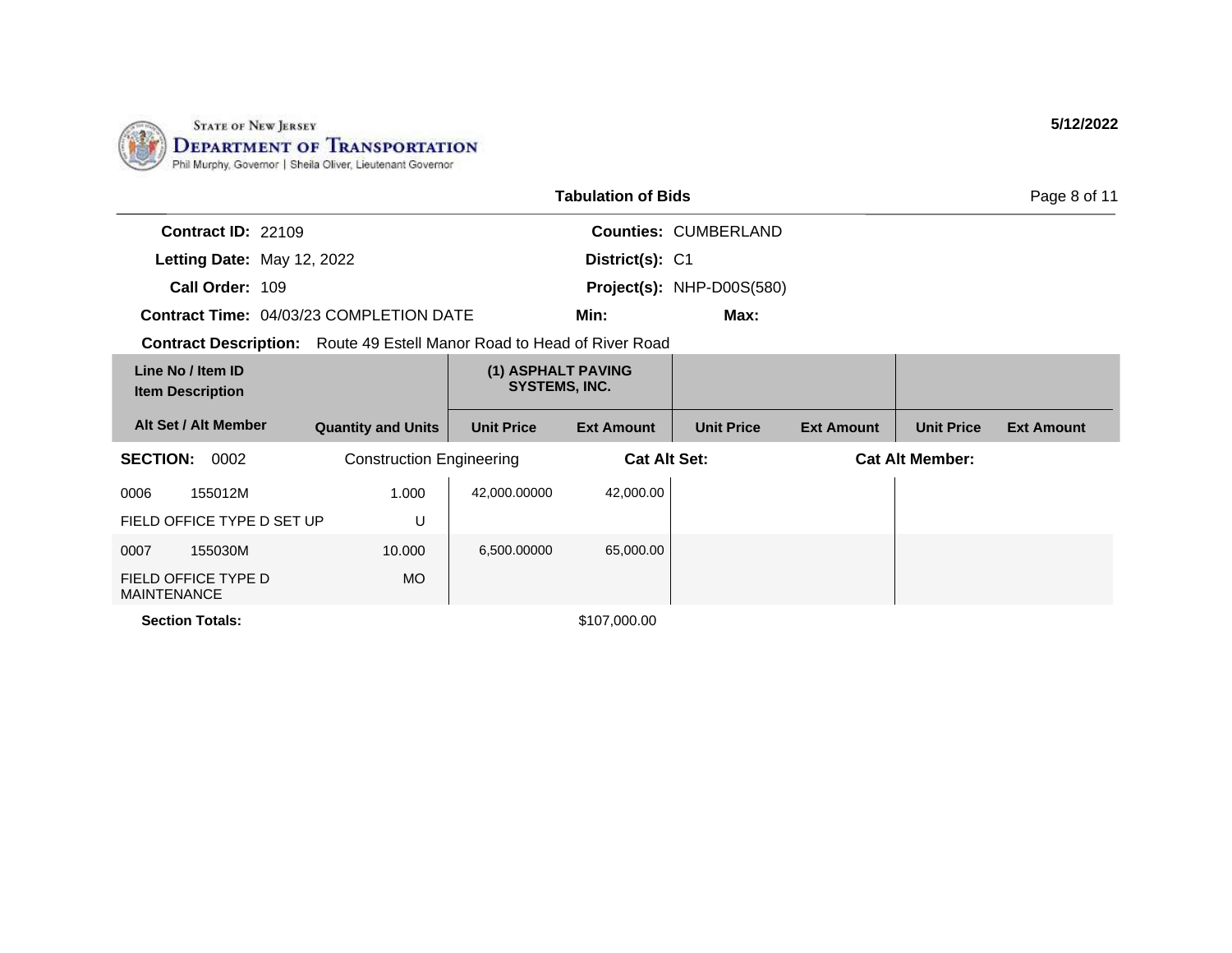

|                                                |                           |                                                  | <b>Tabulation of Bids</b> |                             |                   |                        | Page 9 of 11      |
|------------------------------------------------|---------------------------|--------------------------------------------------|---------------------------|-----------------------------|-------------------|------------------------|-------------------|
| <b>Contract ID: 22109</b>                      |                           |                                                  |                           | <b>Counties: CUMBERLAND</b> |                   |                        |                   |
| Letting Date: May 12, 2022                     |                           |                                                  | District(s): C1           |                             |                   |                        |                   |
| Call Order: 109                                |                           |                                                  |                           | Project(s): NHP-D00S(580)   |                   |                        |                   |
| <b>Contract Time: 04/03/23 COMPLETION DATE</b> |                           |                                                  | Min:                      | Max:                        |                   |                        |                   |
| <b>Contract Description:</b>                   |                           | Route 49 Estell Manor Road to Head of River Road |                           |                             |                   |                        |                   |
| Line No / Item ID<br><b>Item Description</b>   |                           | (1) ASPHALT PAVING<br><b>SYSTEMS, INC.</b>       |                           |                             |                   |                        |                   |
| Alt Set / Alt Member                           | <b>Quantity and Units</b> | <b>Unit Price</b>                                | <b>Ext Amount</b>         | <b>Unit Price</b>           | <b>Ext Amount</b> | <b>Unit Price</b>      | <b>Ext Amount</b> |
| <b>SECTION:</b><br>0003                        |                           | (Non-Participating (Roadway)                     | <b>Cat Alt Set:</b>       |                             |                   | <b>Cat Alt Member:</b> |                   |
| 0002<br>152015P                                | 1.000                     | 2,500.00000                                      | 2,500.00                  |                             |                   |                        |                   |
| POLLUTION LIABILITY INSURANCE                  | <b>DOLL</b>               |                                                  |                           |                             |                   |                        |                   |
| <b>Section Totals:</b>                         |                           |                                                  | \$2,500.00                |                             |                   |                        |                   |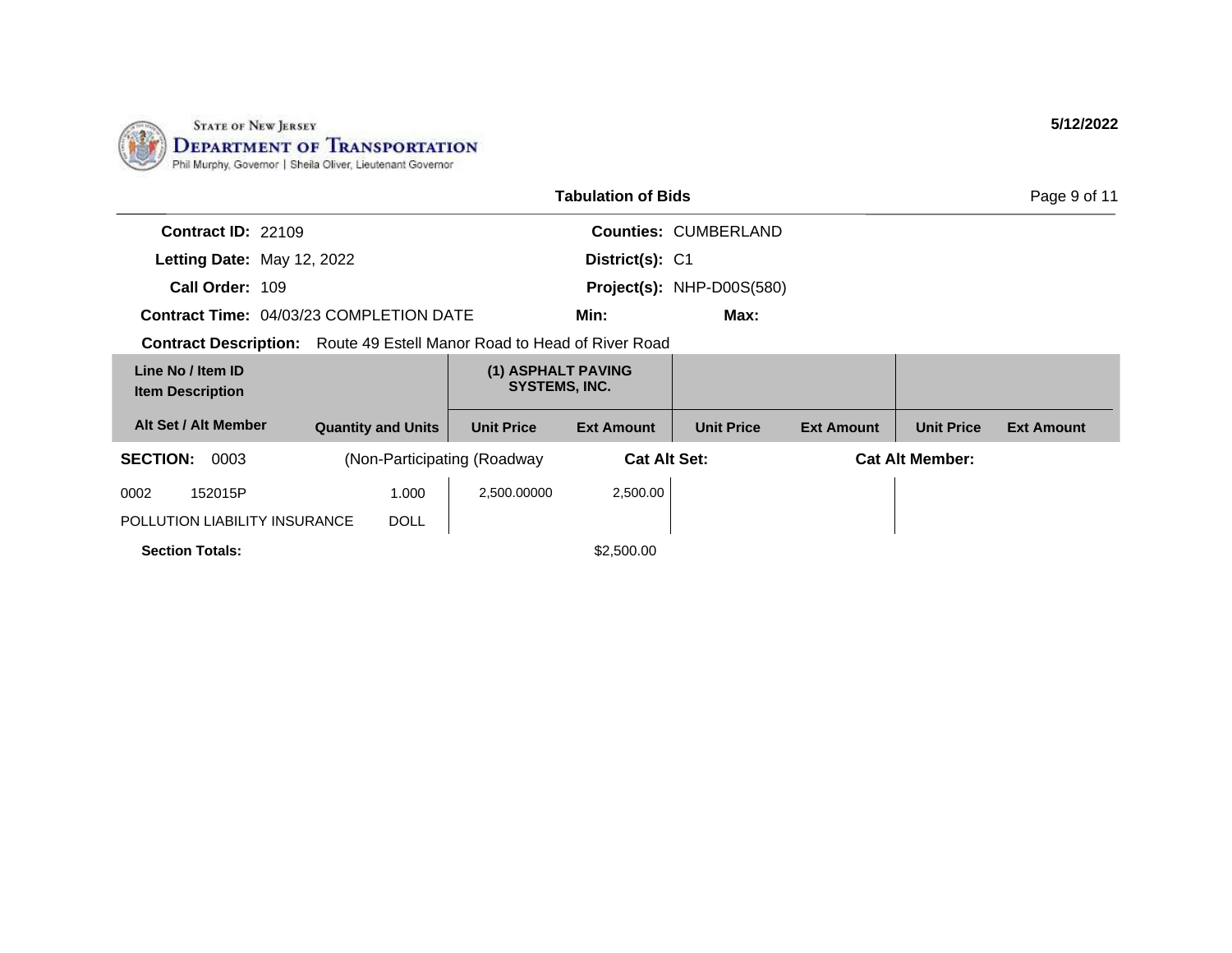

|                                                                               |                           |                                            | <b>Tabulation of Bids</b> |                             |                   |                        | Page 10 of 11     |
|-------------------------------------------------------------------------------|---------------------------|--------------------------------------------|---------------------------|-----------------------------|-------------------|------------------------|-------------------|
| Contract ID: 22109                                                            |                           |                                            |                           | <b>Counties: CUMBERLAND</b> |                   |                        |                   |
| Letting Date: May 12, 2022                                                    |                           |                                            | District(s): C1           |                             |                   |                        |                   |
| Call Order: 109                                                               |                           |                                            |                           | Project(s): NHP-D00S(580)   |                   |                        |                   |
| Contract Time: 04/03/23 COMPLETION DATE                                       |                           |                                            | Min:                      | Max:                        |                   |                        |                   |
| <b>Contract Description:</b> Route 49 Estell Manor Road to Head of River Road |                           |                                            |                           |                             |                   |                        |                   |
| Line No / Item ID<br><b>Item Description</b>                                  |                           | (1) ASPHALT PAVING<br><b>SYSTEMS, INC.</b> |                           |                             |                   |                        |                   |
| Alt Set / Alt Member                                                          | <b>Quantity and Units</b> | <b>Unit Price</b>                          | <b>Ext Amount</b>         | <b>Unit Price</b>           | <b>Ext Amount</b> | <b>Unit Price</b>      | <b>Ext Amount</b> |
| SECTION: 0004                                                                 | <b>Erosion Control</b>    |                                            | <b>Cat Alt Set:</b>       |                             |                   | <b>Cat Alt Member:</b> |                   |
| 158009M<br>0009                                                               | 500.000                   | 31.64000                                   | 15,820.00                 |                             |                   |                        |                   |
| HEAVY DUTY SILT FENCE,<br><b>ORANGE</b>                                       | <b>LF</b>                 |                                            |                           |                             |                   |                        |                   |
| 158012M<br>0010                                                               | 500.000                   | 31.64000                                   | 15,820.00                 |                             |                   |                        |                   |
| HEAVY DUTY SILT FENCE, BLACK                                                  | LF                        |                                            |                           |                             |                   |                        |                   |
| 158030M<br>0011                                                               | 16.000                    | 420.00000                                  | 6,720.00                  |                             |                   |                        |                   |
| INLET FILTER TYPE 2, 2' X 4'                                                  | U                         |                                            |                           |                             |                   |                        |                   |
| 158033M<br>0012                                                               | 16.000                    | 462.00000                                  | 7,392.00                  |                             |                   |                        |                   |
| INLET FILTER TYPE 2, 4' X 4'                                                  | U                         |                                            |                           |                             |                   |                        |                   |
| 158072M<br>0013                                                               | 2.000                     | 2,000.00000                                | 4,000.00                  |                             |                   |                        |                   |
| OIL ONLY EMERGENCY SPILL KIT,<br>TYPE 1                                       | U                         |                                            |                           |                             |                   |                        |                   |
| <b>Section Totals:</b>                                                        |                           |                                            | \$49,752.00               |                             |                   |                        |                   |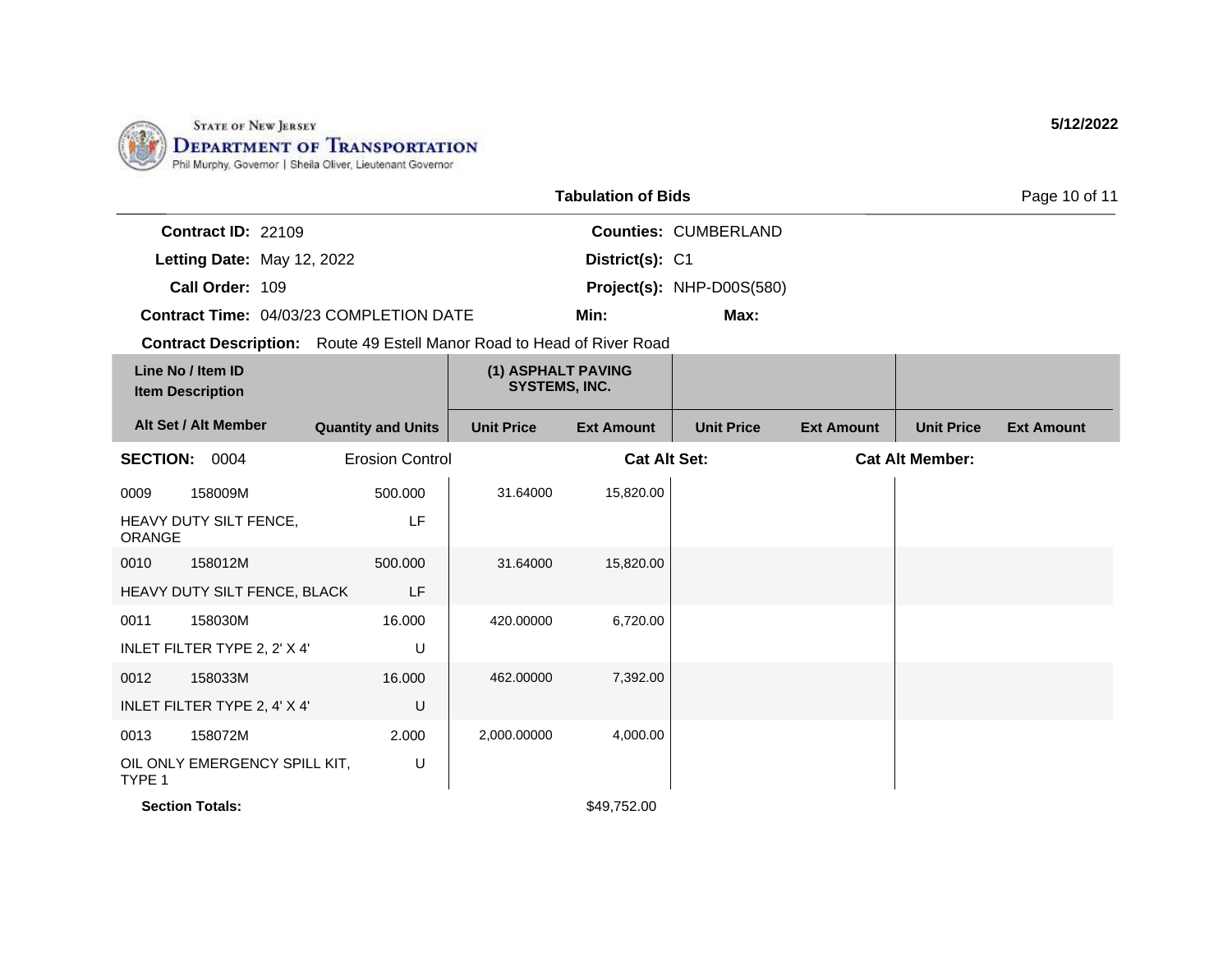

|                                              |                                                                               |                                     | <b>Tabulation of Bids</b> |                             |                        |                   | Page 11 of 11     |
|----------------------------------------------|-------------------------------------------------------------------------------|-------------------------------------|---------------------------|-----------------------------|------------------------|-------------------|-------------------|
| Contract ID: 22109                           |                                                                               |                                     |                           | <b>Counties: CUMBERLAND</b> |                        |                   |                   |
| Letting Date: May 12, 2022                   |                                                                               |                                     | District(s): C1           |                             |                        |                   |                   |
| Call Order: 109                              |                                                                               |                                     |                           | Project(s): NHP-D00S(580)   |                        |                   |                   |
|                                              | <b>Contract Time: 04/03/23 COMPLETION DATE</b>                                |                                     | Min:                      | Max:                        |                        |                   |                   |
|                                              | <b>Contract Description:</b> Route 49 Estell Manor Road to Head of River Road |                                     |                           |                             |                        |                   |                   |
| Line No / Item ID<br><b>Item Description</b> |                                                                               | (1) ASPHALT PAVING<br>SYSTEMS, INC. |                           |                             |                        |                   |                   |
| Alt Set / Alt Member                         | <b>Quantity and Units</b>                                                     | <b>Unit Price</b>                   | <b>Ext Amount</b>         | <b>Unit Price</b>           | <b>Ext Amount</b>      | <b>Unit Price</b> | <b>Ext Amount</b> |
| <b>SECTION:</b><br>0005                      | General Landscape                                                             | <b>Cat Alt Set:</b>                 |                           |                             | <b>Cat Alt Member:</b> |                   |                   |
| 0042<br>805003M                              | 397.000                                                                       | 46.25000                            | 18,361.25                 |                             |                        |                   |                   |
| <b>TURF REPAIR STRIP</b>                     | LF                                                                            |                                     |                           |                             |                        |                   |                   |
| <b>Section Totals:</b>                       |                                                                               |                                     | \$18,361.25               |                             |                        |                   |                   |
|                                              | <b>Contract Totals</b>                                                        |                                     | \$2,719,502.98            |                             |                        |                   |                   |
|                                              | <b>Cost Plus Time Totals</b>                                                  |                                     | \$2,719,502.98            |                             |                        |                   |                   |
|                                              | () indicates item is bid as Lump Sum                                          |                                     |                           |                             |                        |                   |                   |